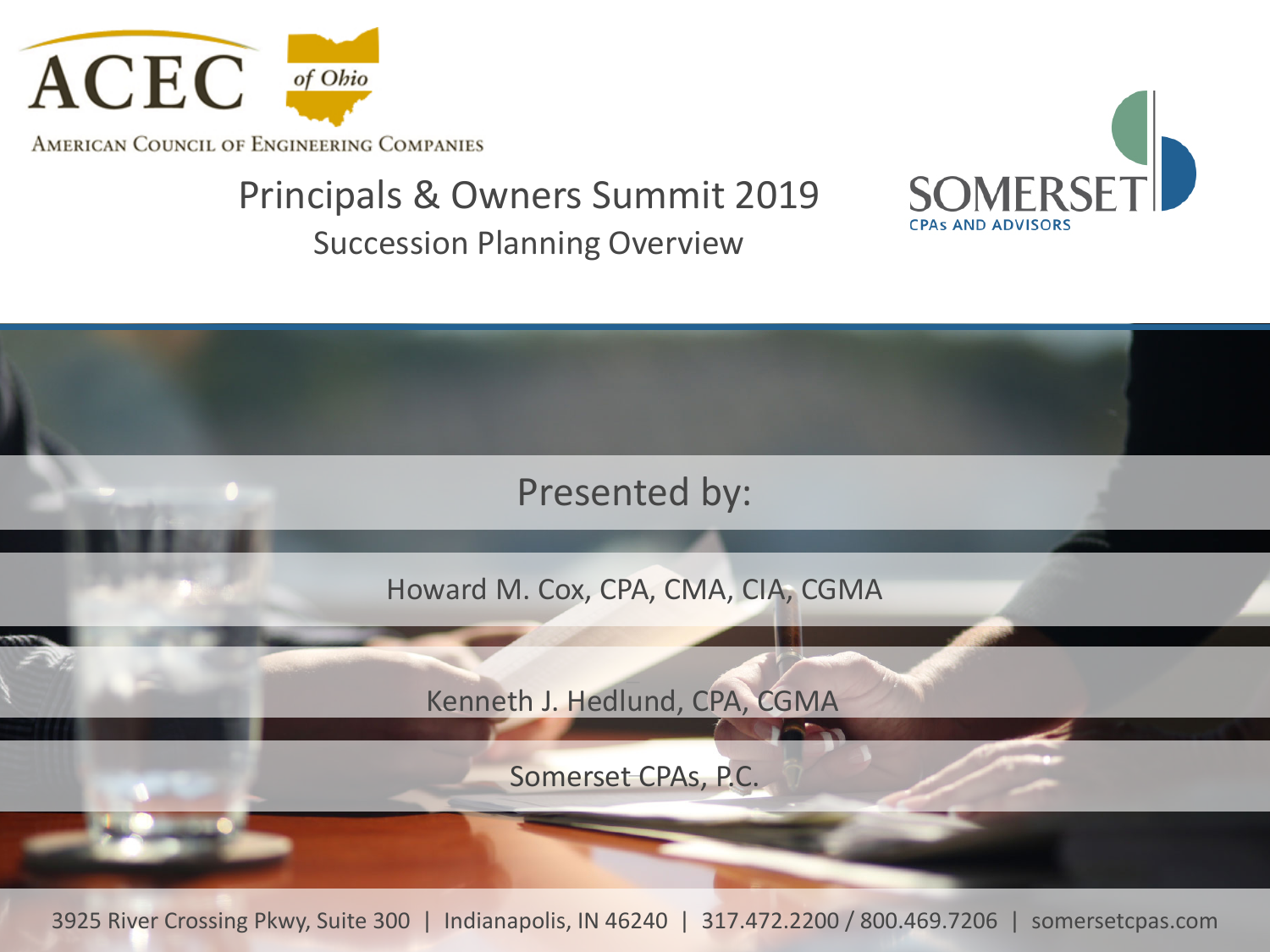## Succession Discussion

Focus Group Succession Survey:

- Undergoing Succession
- Succession in the next 2 to 5 Years
- Succession in the next 5 to 10 Years
- Currently Have a Plan
- Working on Developing a Plan
- Don't Have a Plan
- Share any Comments Including Successes, Challenges, etc.

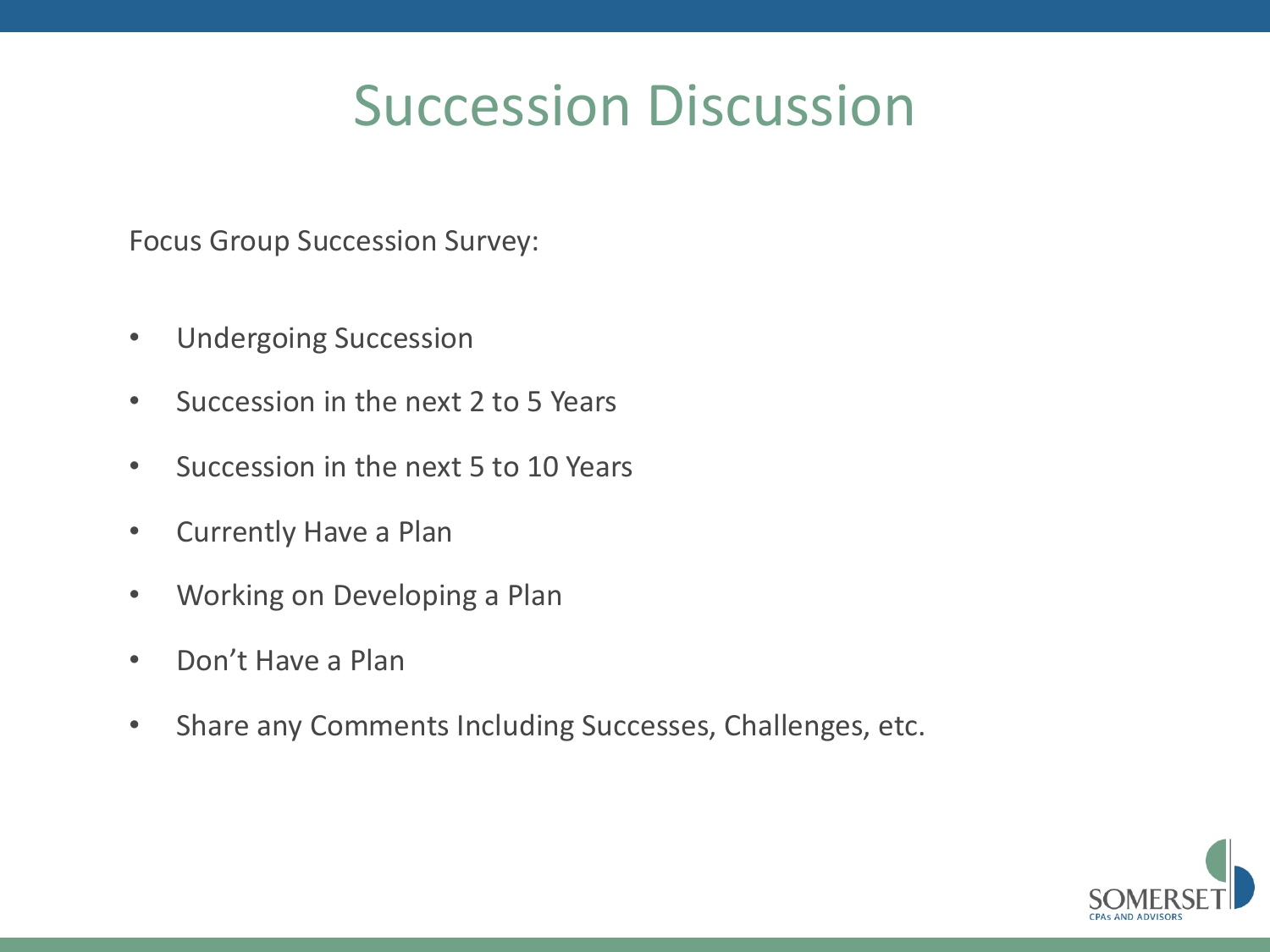# Consultant Succession Considerations

Specific Considerations Key to Consulting Engineers :

- Banking Requirements, Covenants, etc.
- The FAR
- Earnings Club vs. Capital Appreciation Club
- Open and Closed Ownership Models
	- Having a plan and good communication is critical
	- Manage Leverage (Short Term, Long Term Debt, Equity and Working Capital)
	- Manage Cash Flow
	- Potential to Keep Off Balance Sheet, Etc.



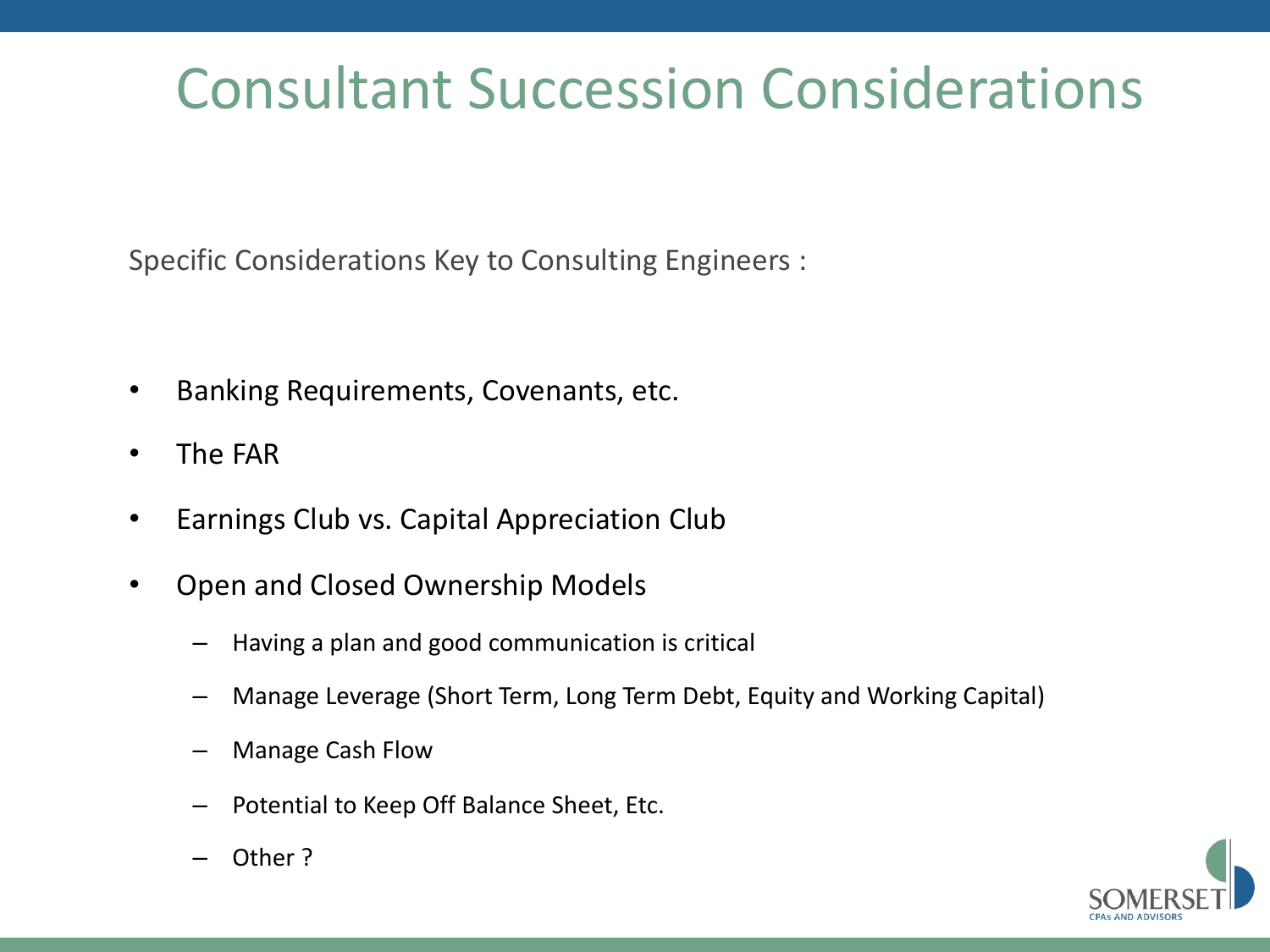#### Designing a Succession Plan Web of Details

| <b>Planning Considerations</b>                           | <b>Common Options</b>                            | <b>Triggering Events</b> | <b>Funding Mechanisms</b>   | Tax & Other Considerations   |
|----------------------------------------------------------|--------------------------------------------------|--------------------------|-----------------------------|------------------------------|
| Management Goals and Objectives                          | Internal Transition with Key<br><b>Employees</b> | Death                    | Cash                        | Stock Sale vs. Asset Sale    |
| More Time is Better (5 to 10 Years)                      |                                                  | <b>Disability</b>        | <b>Bank Financed</b>        | <b>Future Earnings</b>       |
|                                                          | <b>Third Party Sale</b>                          |                          |                             |                              |
| Cover the Worst and Ideal Case Scenarios                 |                                                  | Cessation of Employment  | <b>Seller Financed</b>      | <b>Accrual vs Cash Basis</b> |
| Short Term and Long Term Considerations                  | Merger/Acquisition                               | <b>Prohibited Act</b>    | Private Equity/Investors    | C Corp vs S Corp vs LLC      |
|                                                          | <b>Stock Swap</b>                                |                          |                             |                              |
| Management Continuity vs Ownership                       |                                                  | <b>Divorce</b>           | Earn-out                    | Ordinary Income vs Capital   |
| Succession                                               | <b>ESOP</b>                                      |                          |                             | Gain                         |
| <b>Valuation Methodology</b>                             | <b>Transfer Within Family Unit</b>               | Retirement               | Stock                       | <b>Treatment of Goodwill</b> |
|                                                          |                                                  |                          | Life Insurance              |                              |
| Voting vs. Non-Voting Interests                          | Combination                                      |                          |                             |                              |
|                                                          |                                                  |                          | <b>Disability Insurance</b> |                              |
| Cost/Benefit Analysis Modeling, Cash<br>Flows, Tax, Etc. |                                                  |                          | Combination                 |                              |
| <b>Risk Assessment</b>                                   |                                                  |                          |                             |                              |
| Form/Structure (Rigid/Flexible)                          |                                                  |                          |                             |                              |
| Simple/Complex                                           |                                                  |                          |                             |                              |

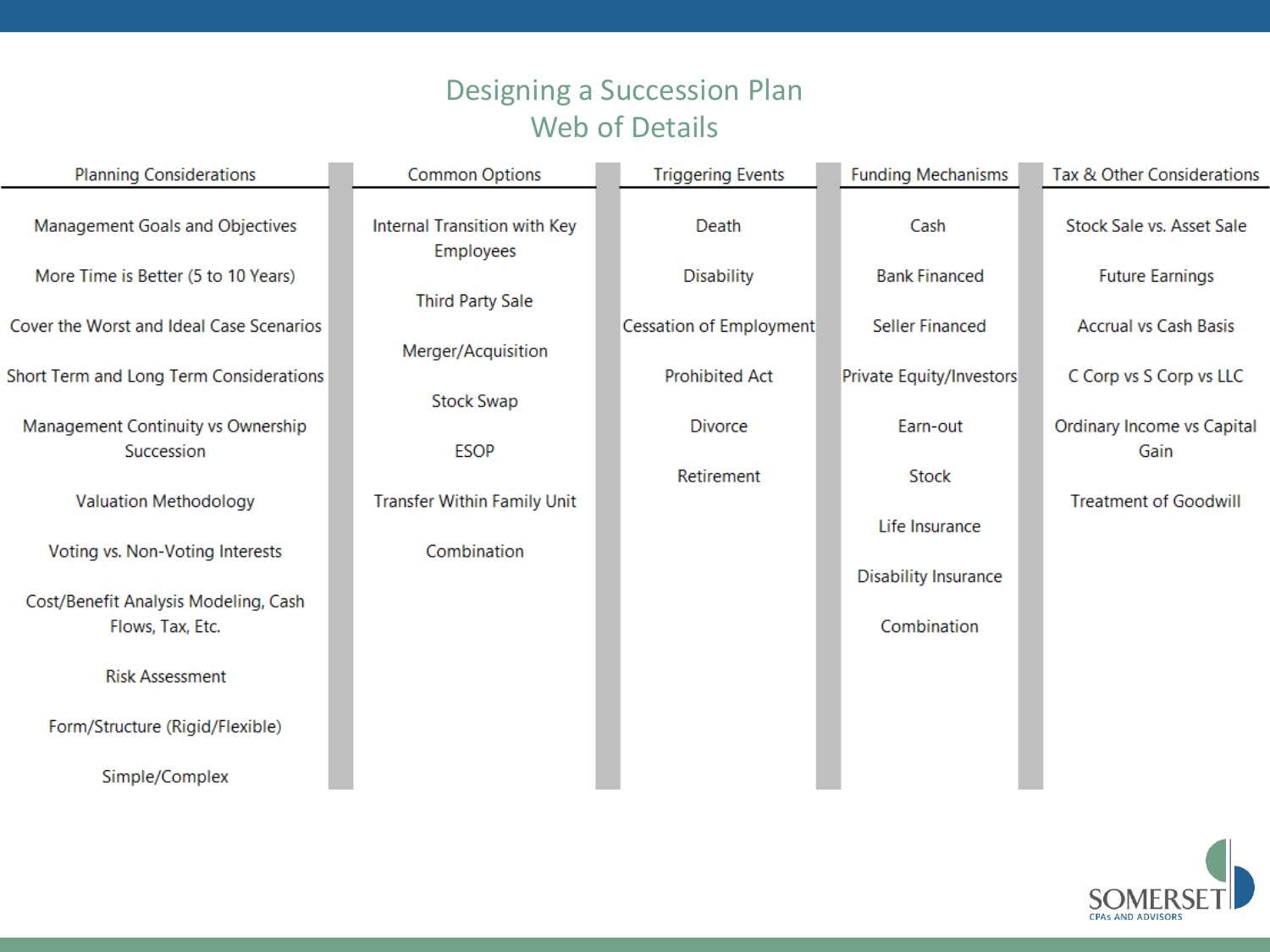# Ingredients of a Successful Plan

- Must be based on the owner's objectives
- Experienced team of advisors to design and implement the plan
- Cash flow and a quantified business value
- Strong management team in place
- Time

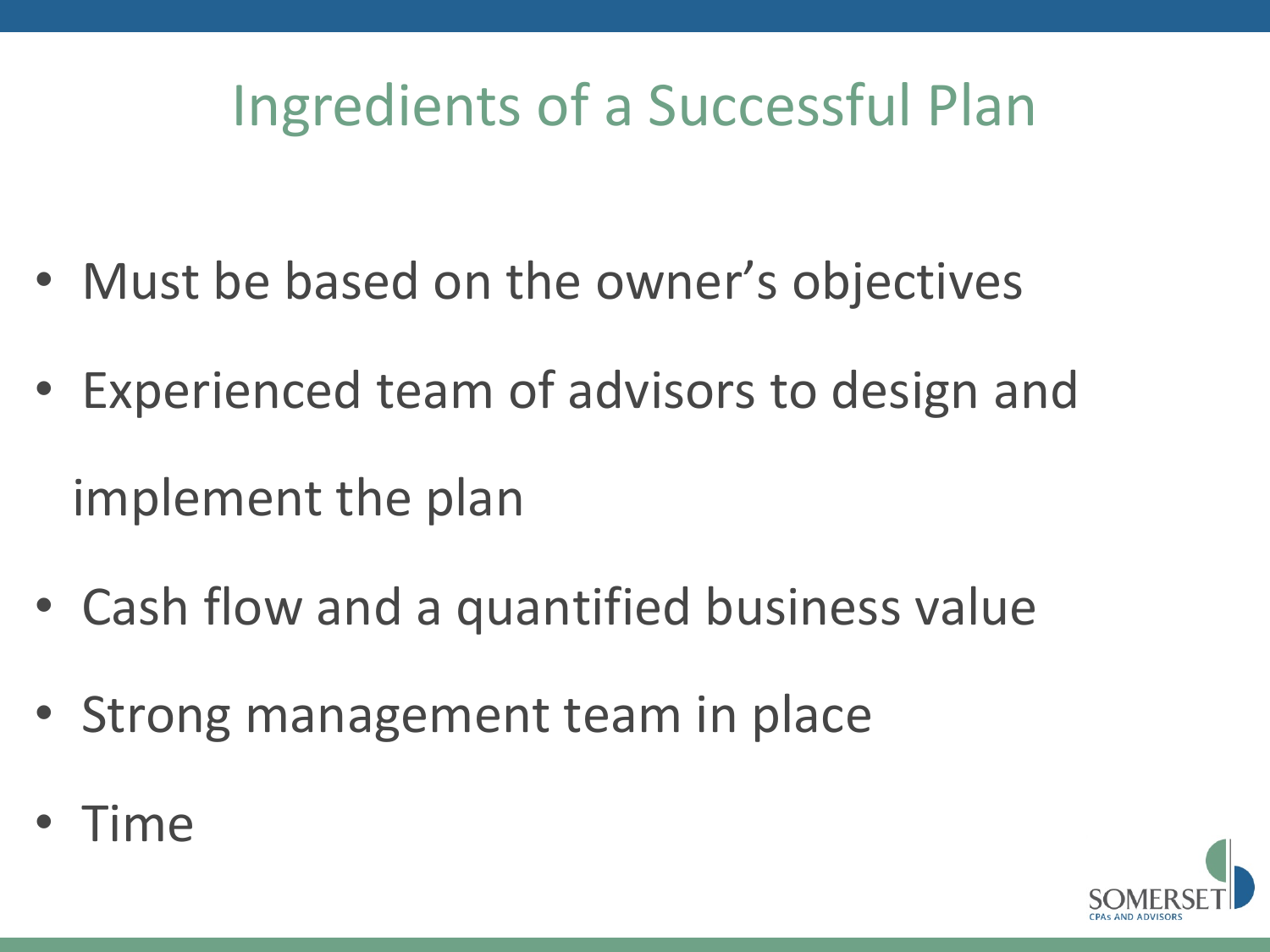### Succession Considerations